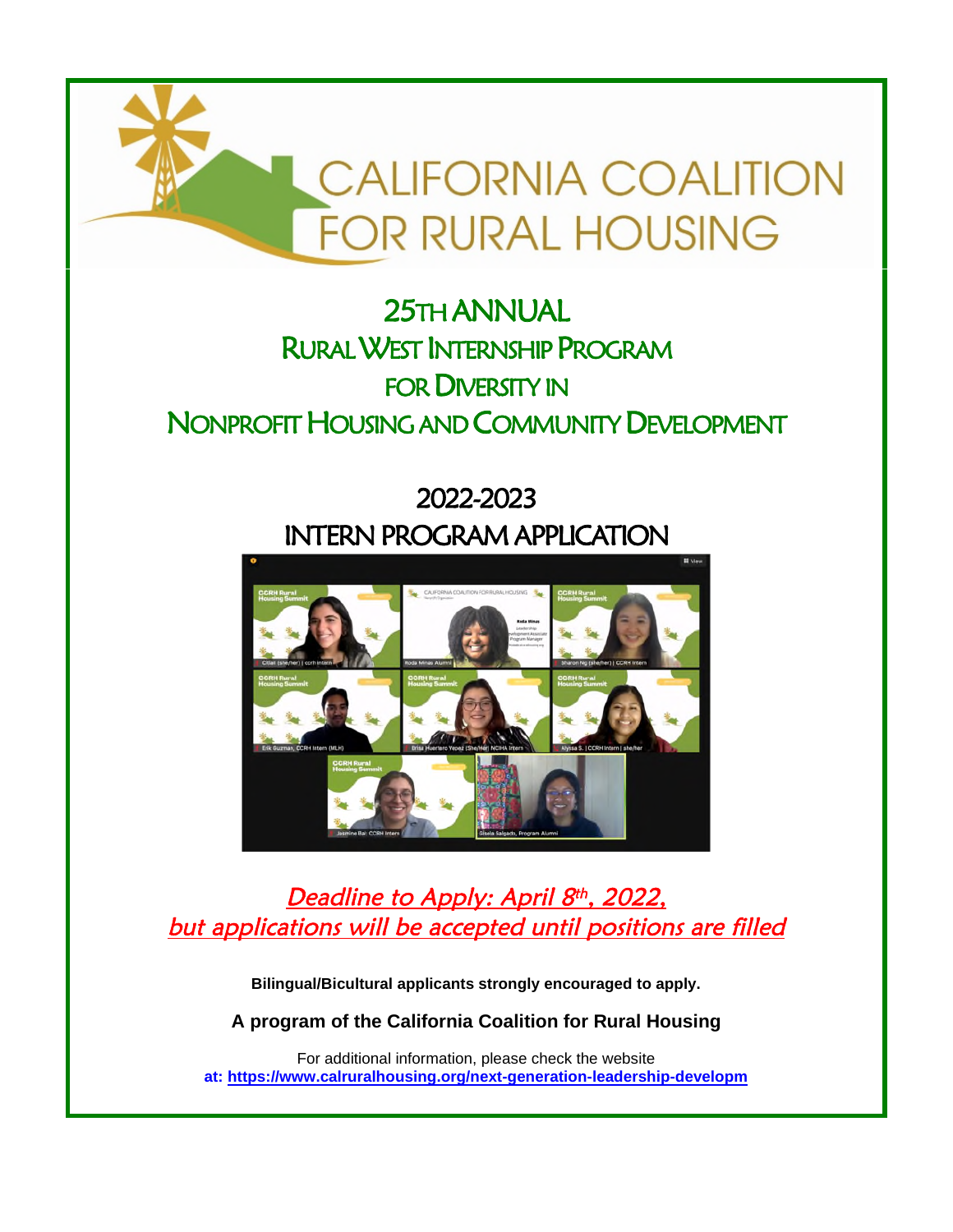# **PROGRAM DESCRIPTION AND APPLICATION FORM**

### **(Please read carefully before applying)**

The California Coalition for Rural Housing **(CCRH)** is proud to announce its 25th Annual Rural West Internship Program for Diversity in Nonprofit Housing and Community Development (Internship Program). The Program operates in California, Oregon and Washington State.

## **ABOUT THE PROGRAM'S OBJECTIVES**

The CCRH Internship Program is a one-year **paid** Internship designed to recruit, train, and retain housing development professionals who enhance inclusion and racial equity within the Affordable Housing Development field. CCRH member nonprofit organizations have responded to the need for affordable housing by building, maintaining, and rehabilitating affordable housing complexes in the rural West since the 1960s. This internship is intended to provide an entry into the affordable housing and community development field to historically underrepresented college students from low-income, rural, farmworker, and ethnically diverse communities representative of the growing diverse populations served by these nonprofit housing developers. We strongly encourage applications from recent college graduates or students entering their last year of college so that upon graduating from college, they may be able to be employed in entry-level professional positions in the field. **Students from all majors are encouraged to apply.** 

## **HOW THE INTERNSHIP WORKS**

There are three main entities that make up the program: The **Intern**, **CCRH**, and the **Host Agency**. **CCRH** is a nonprofit organization that serves as the Program Administrator and coordinator of the program. We are not a public/government agency. CCRH sponsors the program and coordinates all trainings and supplemental program activities. The **Host Agency** is the location where each Intern carries out his/her day-to-day work. Each year, an average of twelve interns participate working and learning at a nonprofit affordable housing developer or housing authority. **Interns** are selected via a competitive application process from across each state, and placed with a host agency for one year, beginning work in the summer (full-time) and continuing through the spring (part-time). The intern works closely with a supervisor and follows an Intern Work Plan that provides a well-rounded intern experience in the field of nonprofit affordable housing and community development. Interns and host agencies sign agreements with CCRH to ensure understanding of the program terms and policies, and to ensure an optimal experience for the Intern and the Host Agency. Selected interns are placed at host agencies located within driving distance to the university in which they attend.

During the year, the intern will be actively involved in affordable housing development. The intern will learn hands on what it takes to create affordable healthy living communities, and specifically learn the intricacies of developing and rehabilitating multifamily housing complexes from concept inception to construction completion for low-income and ethnically diverse communities.

**On the job learning**: Host Agencies will provide opportunities to gain hands on experience in areas such as these:

- Participating and helping facilitate community meetings about proposed developments;
- Assisting with land and property acquisitions;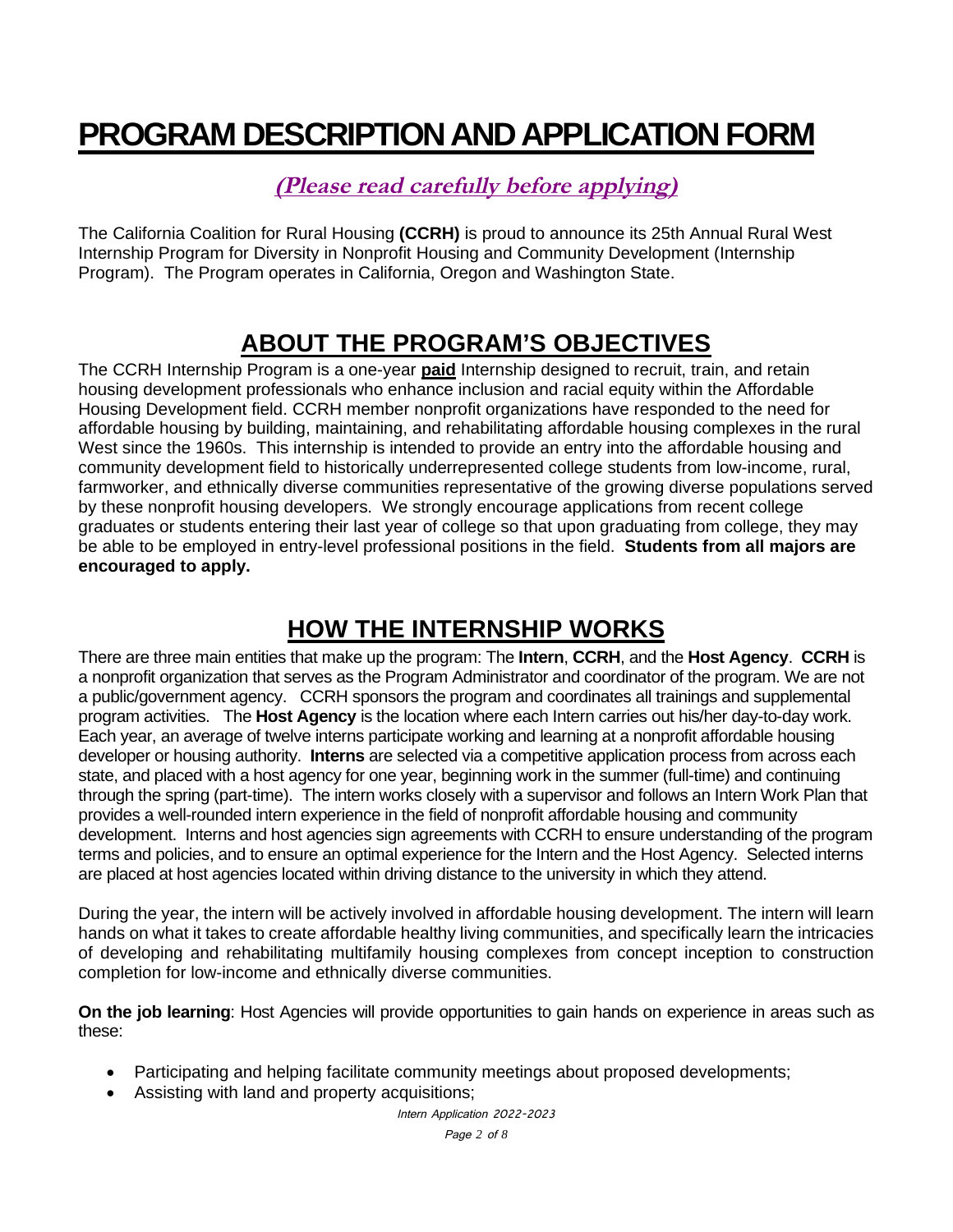- Conducting an assessment or needs survey to determine the housing and community development needs of low-income people;
- Participating in planning meetings with the architect and property management on the design of architectural drawings for affordable housing developments and community facilities such as child- care centers and community recreation buildings;
- Assist with the financial applications and loan closings for housing developments;
- Participating in construction meetings and preparing construction draw requests.

In addition, interns will be exposed to different leadership styles via CEO and Executive Director shadowing experiences; and are able to further develop their leadership skills through the program's supplemental activities described below.

## **PROGRAM ACTIVITIES AND OTHER OPPORTUNITIES**

The Intern's Program year will include a variety of professional and personal skills development opportunities. Interns also get to build community with their peer group members and program alumni through various activities and develop strong long-lasting relationships because of the work and activities that occur over the year. Please note that due to the pandemic these activities may be conducted online via Zoom rather than in person. Some of these opportunities include:

*Summer Training Institute***.** Interns begin the program working at their host agencies and then shortly thereafter attend a three-day training kick-off with team building activities at UC Davis. The rest of the intensive summer training takes place online over a period of one month, 2-hour sessions three times a week. The Institute is an intensive training where professionals from the industry teach various affordable housing and community development topics. The Institute also provides personal development tools, such as communication and negotiation techniques that Interns can use in their professional and personal lives. The Institute activities help Interns to get to know each other on a personal level and forge bonding relationships with one another, so that they feel comfortable communicating and confiding via email/social media/phone once they return home to various parts of the West.

*CCRH Rural Summit and Statewide Housing Conferences:* California Interns can attend and participate in CCRH's renowned Annual Rural Housing Summit, while Washington state and Oregon Interns can attend their respective statewide Annual Housing Conference. These events usually occur between September-October. Interns will prepare and deliver a brief collective intern presentation at the Rural Housing Summit as part of a plenary.

*The Mid-Winter Training***:** In January Interns take a weekend to participate in a skills development/retreat where they reflect on their intern experience and gain additional soft skills and housing & community development tools.

*Enrichment Opportunities:* Interns are regularly informed of community development events and news via an Intern email communication initiated by CCRH's Program Director and may be invited to attend one statewide or regional housing conference, depending on where the Intern is placed. Some Host Agencies sponsor their respective Intern to other non-CCRH trainings, such as the Neighbor Works America National Training Institute, National Rural Housing Conference, etc., (depending on Host Agency and CCRH partners).

*Final Project***.** Interns culminate the program with the presentation of a housing development project they have worked on during the year where they must convince a mock city council that their development project is feasible and an asset to the community.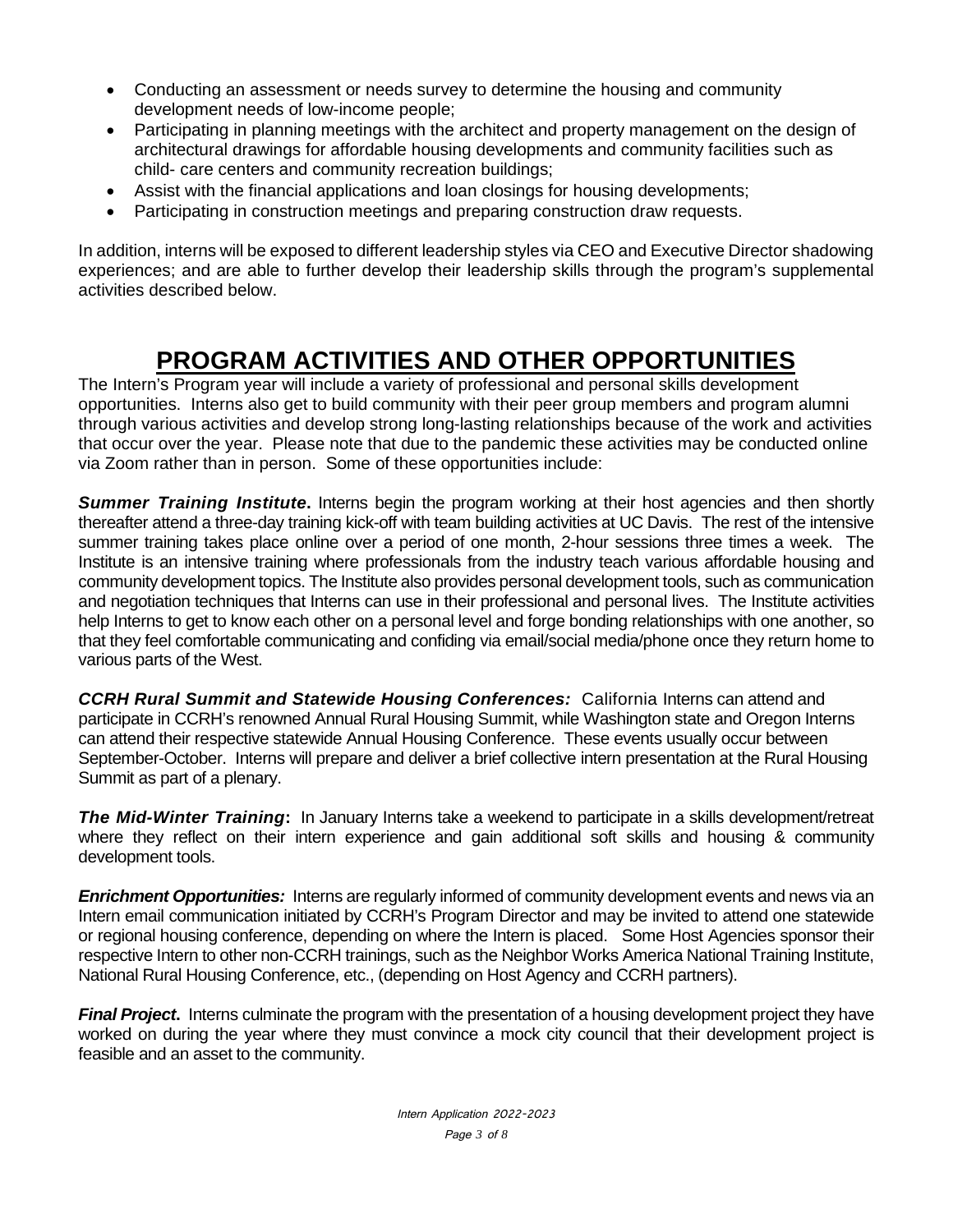*Graduation***:** Successful Intern graduates participate in a special graduation ceremony typically hosted in April preceding the annual Housing California Conference in Sacramento. The graduation is attended by Intern families, CCRH intern alumni, nonprofit leaders and practitioners from across each state.

*Resources and Employment Opportunities after Graduation:* CCRH staff support initial and ongoing professional opportunities for Interns and program alumni by aggressively promoting the employment of graduating interns. Staff actively connects graduating interns with nonprofits who have jobs available via direct dialogues with its nonprofit network. On a longer-term basis, CCRH keeps a data base of graduating Interns on file and regularly forwards job announcements and resources to the group. CCRH staff often serves as reference for Intern graduates.

### **INTERNSHIP PROGRAM TERM AND PAY**

The term of the program is for one year and the Internship starts as early as June 1, 2022 and ends May 31, 2023**. Given the current pandemic we will remain flexible** on starting dates with a hybrid model of remote and in-person day-to-day work at the host site. Interns are paid \$16.00 per hour. For external CCRH program sponsored trainings, CCRH pays for all intern lodging and meals per CCRH guidelines.

### **Who Should Apply**

Priority is given to full-time students this academic year (2021-2022) enrolled full-time and the following entire academic year (2022-2023) or at the very least the fall term of 2022. Preference is given to recent college graduates and those entering their last year of school, want to pursue a career in the nonprofit housing and community development field, have a solid understanding of basic math calculations, have good writing skills, have Excel (spreadsheet) skills, are from rural, farm-worker, Native American, immigrant or low-income backgrounds, and demonstrate a commitment to improve the quality of life of low-income and rural communities. The program encourages applications from various majors. Access to a vehicle is strongly preferred. See more under each geographic location. *Historically underrepresented, bilingual, bicultural students are strongly encouraged to apply. A strong commitment to affordable housing and social justice is a must!*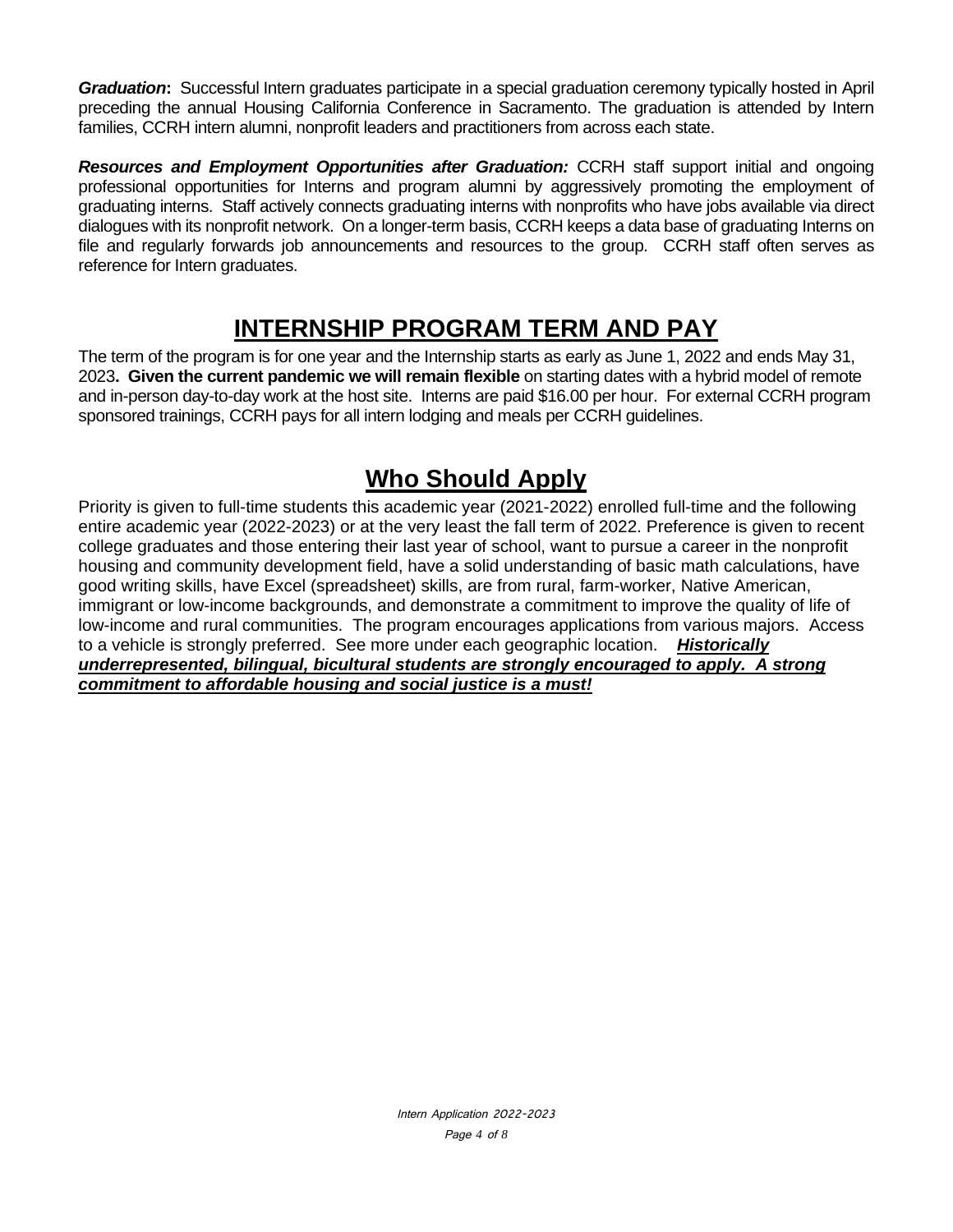### **Host Locations for the 2022-2023 Program Year**

### **California:**

**Sacramento** 

**Mammoth Lakes** 

**Santa Rosa** 

**Fresno** 

**Chico** 

**Oregon:** 

**Roseburg** 

**TO LEARN MORE ABOUT THE PROGRAM AND CURRENT INTERNS, WHICH IS HIGHLY RECOMMENDED BEFORE APPLICATION SUBMITTAL, PLEASE VISIT OUR WEBSITE AT: https://www.calruralhousing.org/next-generation-leadership-developm**

The Internship Program is funded by Bank of America, NeighborWorks America, Rural LISC, Merritt Community Capital, Wells Fargo and individual donors.

#### **Send Completed Applications to:**

ELECTRONICALLY (PDF) TO Roda@calruralhousing.org

#### **APPLICATION STARTS IN THE NEXT PAGE.**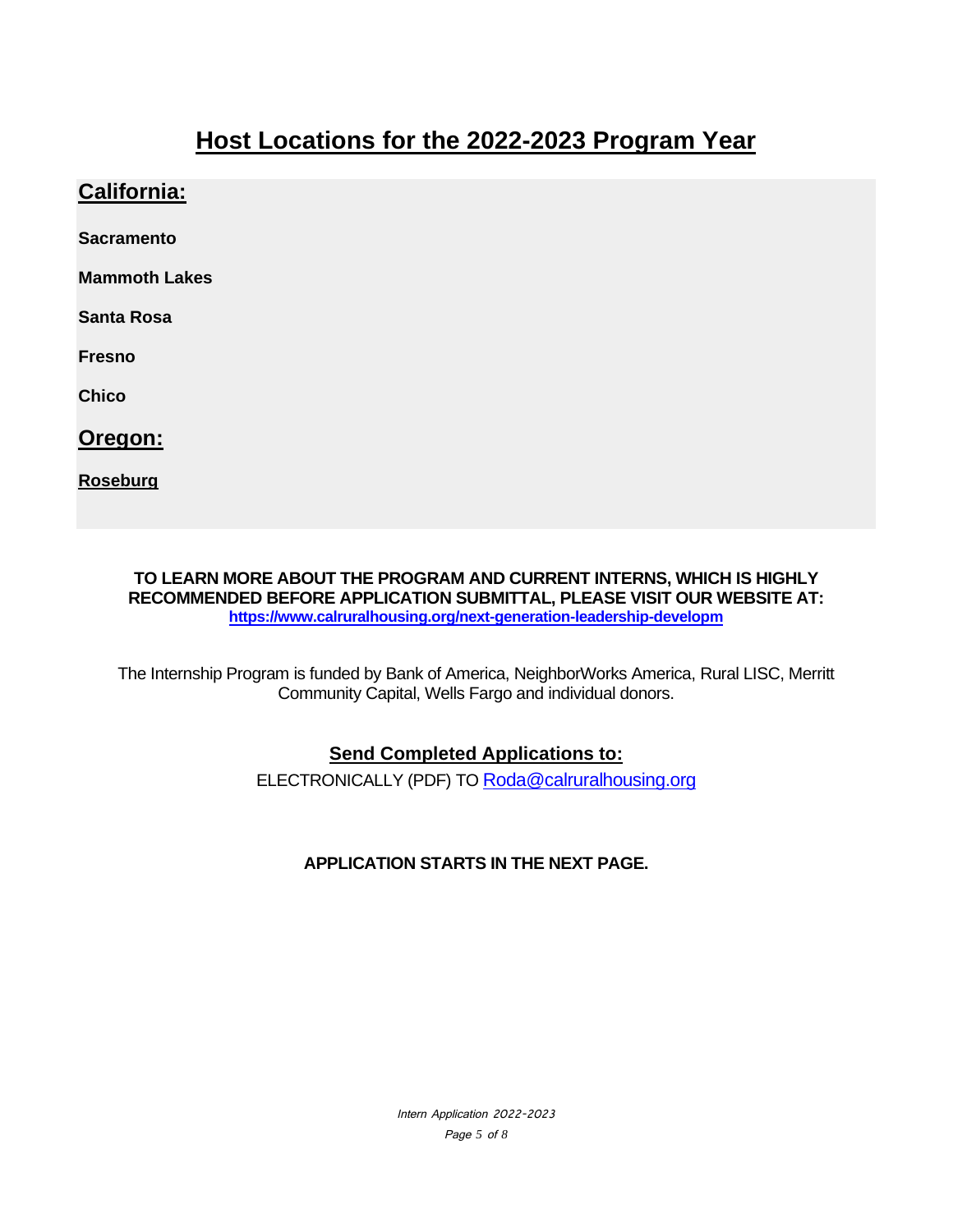### CALIFORNIA COALITION FOR RURAL HOUSING

Rural West Internship Program for Diversity in Nonprofit Housing and Community Development

# **2022-2023 Intern Application Form**

*(Important – Please read the Program Description prior to completing this application)* 

**Applications accepted until positions are filled, but priority deadline April 8th ,** 

**2022**. Historically underrepresented students strongly encouraged to apply. Applications must be legible and complete. Answers may be typed on a separate sheet and attached to the application, if additional space is needed. Please email applications in PDF to: Roda@calruralhousing.org

### **I. PERSONAL INFORMATION**

Name of Applicant:

Your mailing address while in school (City/State/Zip):

Your home/best number to reach you:

E-mail Address:

Permanent Mailing Address (or other near relative address):

City/State/Zip:

Permanent Telephone:

Date of Birth:

School Currently Attending:

Years of college completed by June 2022:

Standing in School (i.e. Junior, Senior, etc):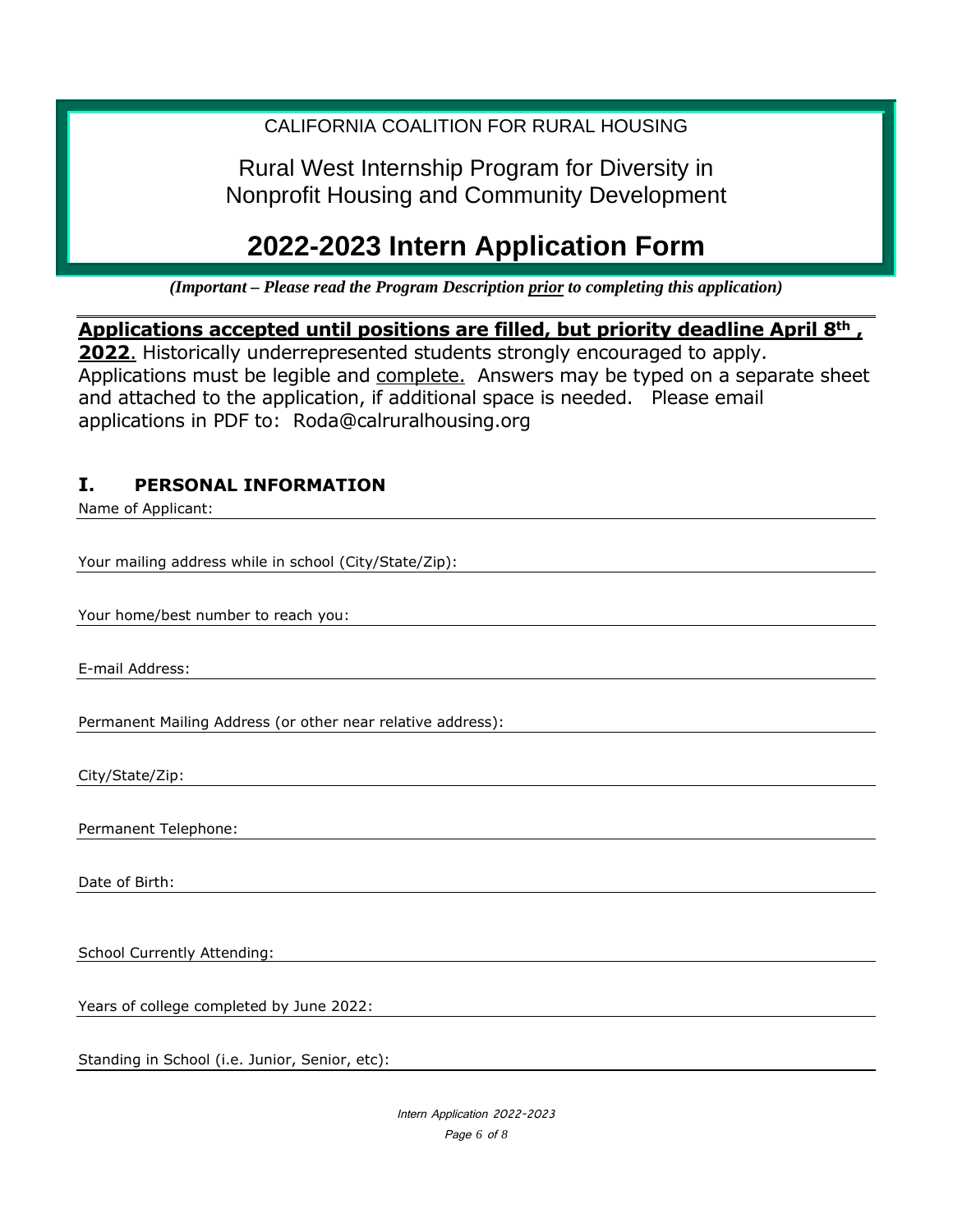| Expected graduation date:                                                                       |     |    |                                                                                                                                                                                                                         |
|-------------------------------------------------------------------------------------------------|-----|----|-------------------------------------------------------------------------------------------------------------------------------------------------------------------------------------------------------------------------|
| Are you a first-generation University Student?                                                  |     |    |                                                                                                                                                                                                                         |
| Do you speak another language?                                                                  |     |    | (fluently or conversationally) What language?                                                                                                                                                                           |
| Have you ever experienced housing insecurity, lived in Section 8 housing or affordable housing? |     |    |                                                                                                                                                                                                                         |
| Are you a full-time student?                                                                    | Yes | No | If not, explain on separate sheet of paper                                                                                                                                                                              |
| Will you be a full-time student in the fall?                                                    | Yes | No |                                                                                                                                                                                                                         |
| Current Major(s), Minor(s), Degree(s), and/or Areas of Study:                                   |     |    |                                                                                                                                                                                                                         |
|                                                                                                 |     |    |                                                                                                                                                                                                                         |
| How did you learn about this internship program?                                                |     |    |                                                                                                                                                                                                                         |
|                                                                                                 |     |    | If selected for the program, can you work full-time during the summer of 2022, (40 hours per week starting<br>between June 1 - June 30, 2022), and then part-time, (approx. 20 hours per week), starting when your fall |

term begins and through May 31, 2023? **YES or NO.** If not, you may not qualify for the program and you may want to contact the Program Director for clarification before continuing with this application.

If selected for the program, can you show proof of identify and legal authorization to work in the U.S.?

#### **II. STATEMENT OF PURPOSE (must be typed). To be competitive, please address the issues listed in the paragraph below to the best of your ability.**

On a separate sheet of paper, concisely state your goals with respect to the program. Describe your background and why you are interested in this program (if applicable describe lived experience facing inadequate housing, lack of housing, living in Section 8 housing or affordable housing and how these experiences impact your interest in this program). What do you intend to do with your training and experience after the internship ends? Please describe your interest in the affordable housing & community development field; interest in impacting diverse, low-income and rural communities (if applicable, use examples of how you have demonstrated this in the past, and indicate any experience living or working with new immigrant and/or ethnically diverse communities, building homes or responding to other social needs); and add anything else that may demonstrate your cultural competence, initiative and ability to be a good candidate for the program. **This statement should be typed, double-spaced, and no more than 500 words long. Applicants are strongly encouraged to review the Program Description starting on page 1 of this application prior to preparing their Statement of Purpose.**